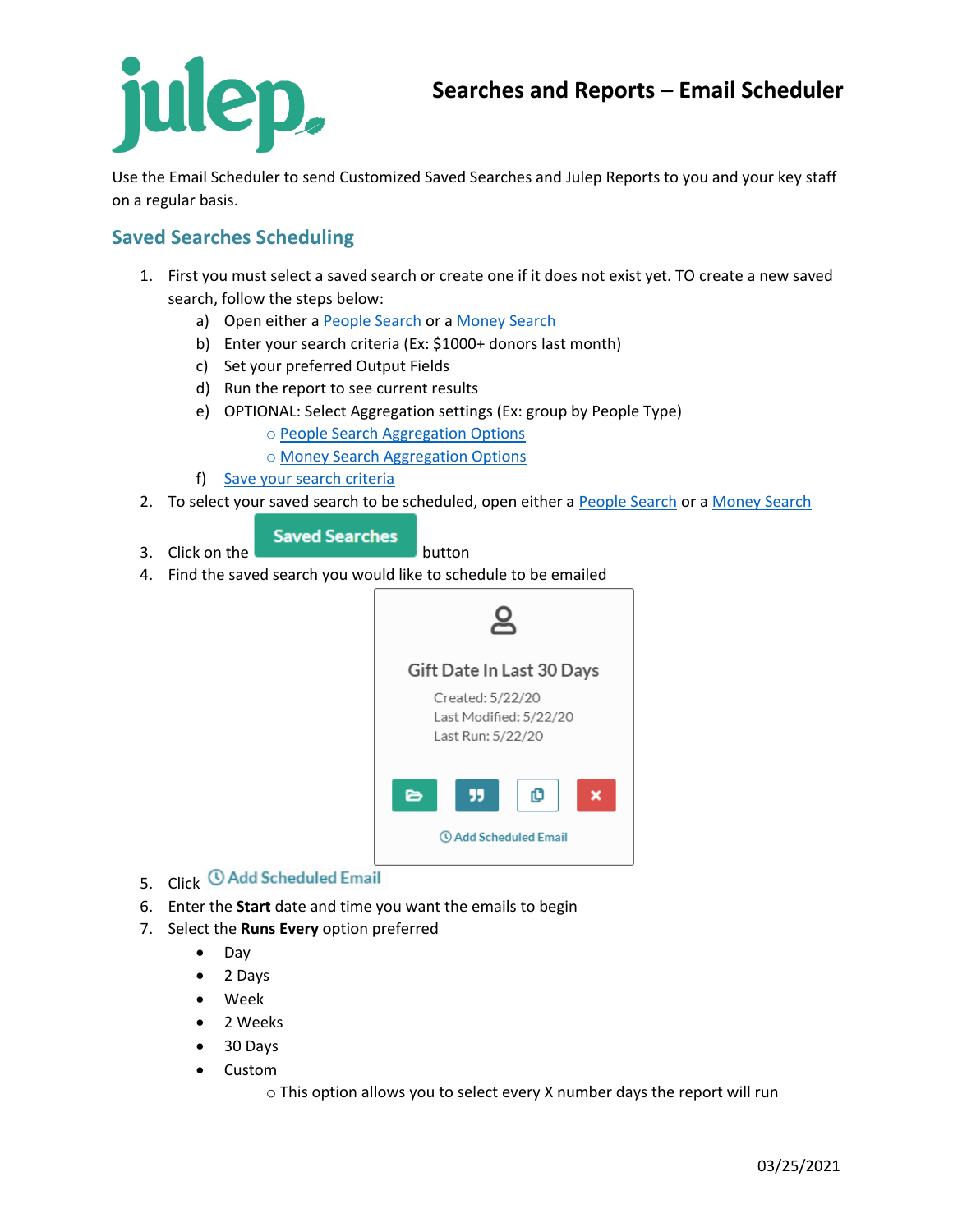**NOTE**: The report will run on the days selected at the time you select4ed for the start

**Save** 8. Click when done

# **Julep Reports Scheduling**

1. First find the Julep report to be scheduled for emailing and click

**Run** 

**Run** 

- 2. Enter any required prompt criteria and then click
- *©* Add Scheduled Email 3. Then click
- 4. Confirm the **Name** you want the scheduled report to appear as
- 5. Confirm the **Filters'** criteria selected to be ran

**Save** 

- 6. Click
- 7. Enter the **Start** date and time you want the emails to begin
- 8. Select the **Runs Every** option preferred
	- Day
	- 2 Days
	- Week
	- 2 Weeks
	- 30 Days
	- Custom

o This option allows you to select every X number days the report will run **NOTE**: The report will run on the days selected at the time you selected for the start

**Save** 9. Click when done

### **Use Case Example**

**Needed**: List of donors potentially needing to be reported on a 48-hour report.

#### **Steps to Setup**:

- 1. Open [Money Search](https://support.julepcrm.com/hc/en-us/articles/360044893371-Julep-Money-Search)
- 2. Under the **Gifts** Filter Group > **Gift Amount** filter enter "Greater than/Equal to" "\$1,000.00".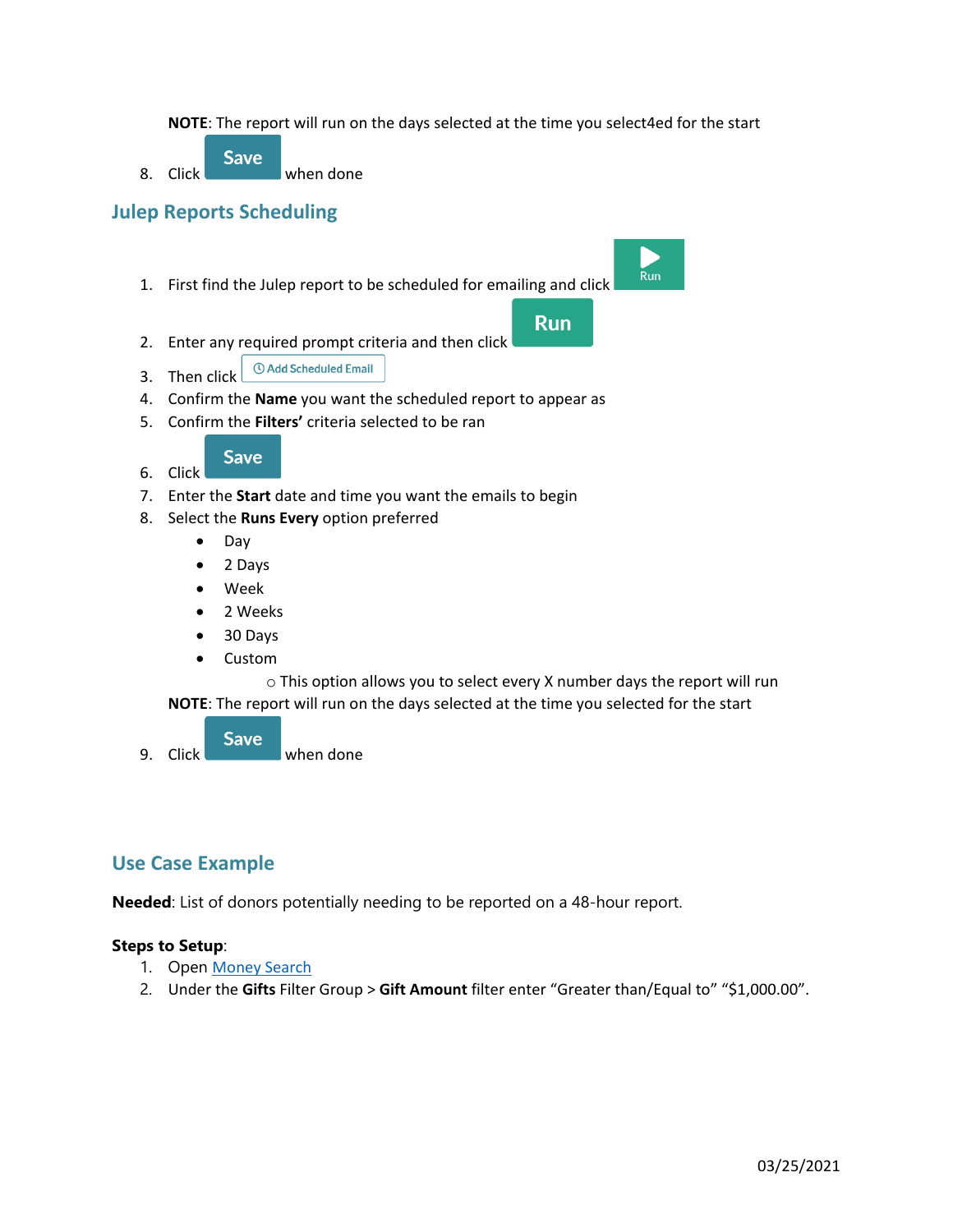| <b>Gift Amount</b>    | $\boldsymbol{\mathsf{x}}$ |
|-----------------------|---------------------------|
| Greater than/Equal to |                           |
| 1000                  |                           |
|                       |                           |
|                       |                           |

3. Under the **Gifts** Filter Group > **Entry Date** filter select "Yesterday".

| <b>Entry Date</b> | $\boldsymbol{\mathsf{x}}$ |
|-------------------|---------------------------|
| Yesterday         |                           |
|                   |                           |
|                   |                           |
|                   |                           |

- 4. Set your preferred Output Fields
- 5. Run the report to see current results
- 6. [Save your search criteria](https://support.julepcrm.com/hc/en-us/articles/360044392652-Julep-Search-Features)
- 7. From the saved search settings, click **C Add Scheduled Email**
- 8. Enter the **Start** date and time you want the emails to begin
- 9. Then select the **Runs Every** option preferred

| Edit Scheduled Email for > \$1000 Yesterday                                    |                                                       |              |  |
|--------------------------------------------------------------------------------|-------------------------------------------------------|--------------|--|
| Last run: None<br>Last modified: 3/25/21, 3:41 PM<br>Created: 3/25/21, 3:41 PM |                                                       |              |  |
|                                                                                | Start At (Eastern Time)<br>齒<br>12:00 PM<br>3/26/2021 | $\odot$      |  |
|                                                                                | Runs Every<br>Day                                     | $\checkmark$ |  |
|                                                                                | Cancel                                                | Save         |  |